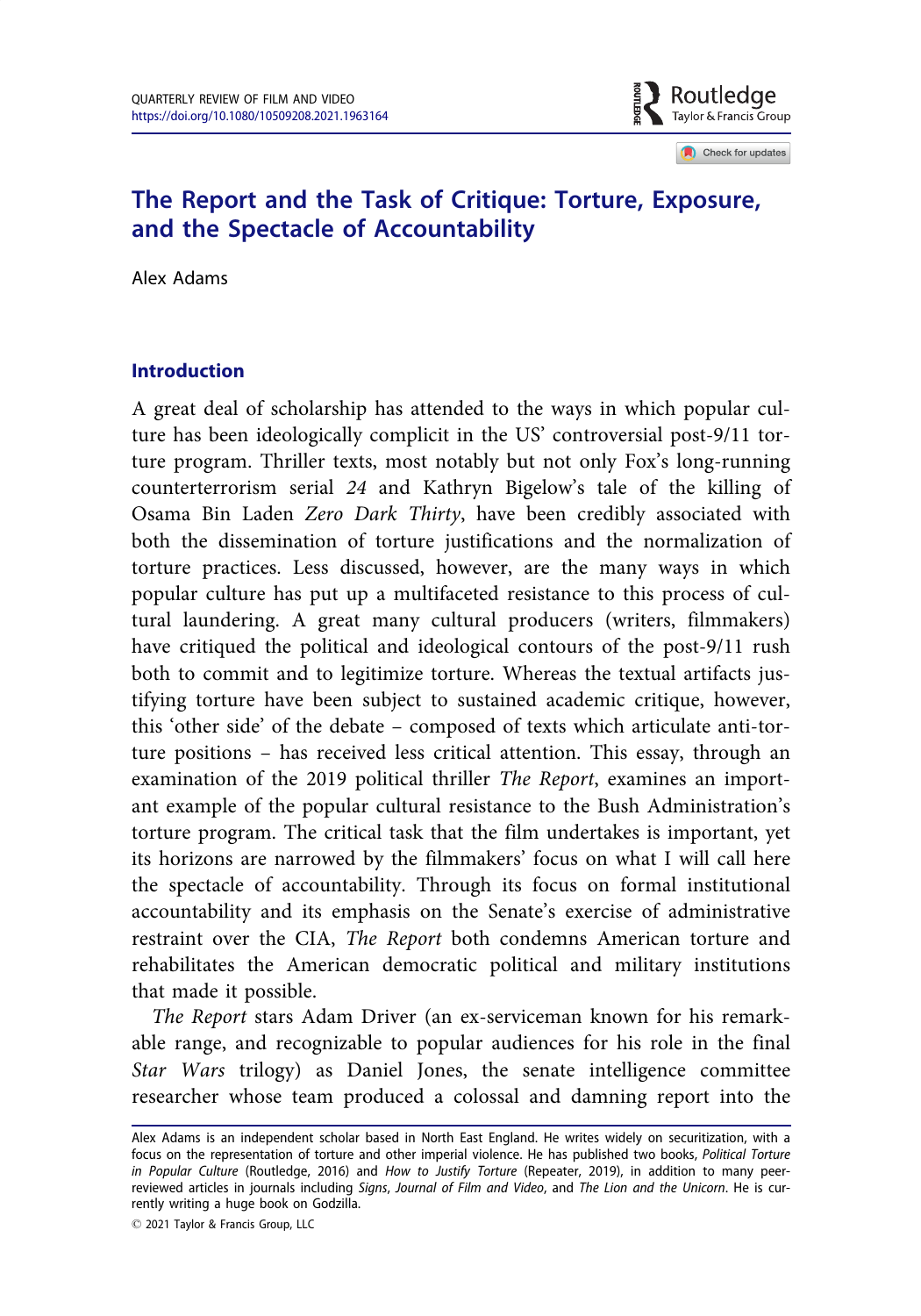<span id="page-1-0"></span>CIA's post-9/11 torture program. This report remains classified, but its executive summary was published in 2014. The film is not, of course, a straight adaptation of the report, which is, after all, a very long and complex official document; it is, rather, a narrativization of the report's composition and the struggles that its authors and supporters faced in the process of conducting and publishing it. Though it is formally a political thriller, its major ethical task is to make the twenty central conclusions of the report very clear over the course of the story (Senate Select Committee on Intelligence [2014](#page-13-0),  $3-22$ ).<sup>[1](#page-12-0)</sup> The film shows us precisely why torture is wrong – it is brutal, degrading, and ineffective; it makes legal prosecutions impossible, and it corrupts institutions; it creates propaganda victories for terrorist organizations who want to condemn Western democracies as capricious, hypocritical, and violent. The Report also exposes and deflates the justifications that torturers circulate: by repeatedly underscoring the ineffectiveness and brutality of the torture program, it deals a heavy blow to the notion that torture can be justified as a tactic in a war against terrorism, and it also explicitly critiques other cultural narratives (notably 24 and Zero Dark Thirty) as politically complicit with the real-world violence of the torture program. The film ends with anti-torture legislation, demonstrating the power and efficacy of the rule of US law, and the ability of US state institutions to hold US power to account. Importantly, it does not impose total narrative closure, and it lays emphasis on the work still to be done to hold torturers accountable for their crimes.

However, this essay argues that despite these important ethical and political attributes, the film is critically limited in several important respects, and that these limitations tell us something important about the ideological condition of political resistance to war on terror torture today. The film is thematically concerned more with the ability of the US to self-police and self-correct than it is with any kind of engagement with the longer-term characteristics or historical meaning of post-9/11 torture. Many broader aspects of the torture program, such as its coloniality and its interpenetration with much broader processes of global militarization, remain underarticulated in the movie. Its historical lens, for example, seems to consider the post-9/11 war on terror as purely reactive against an irrationally aggressive, depoliticized and dehistoricized Islamism, and its consideration of the politics of the war on terror is limited entirely to the domestic US context. It also, by emphasizing the extent to which torture is excessive, renders other forms of military violence politically unproblematic and underscores the fundamental justice of the war on terror.

That is to say, in the act of critiquing the torture program, The Report representationally rehabilitates the democratic political and military institutions that enabled it in the first place. By criticizing an excess, The Report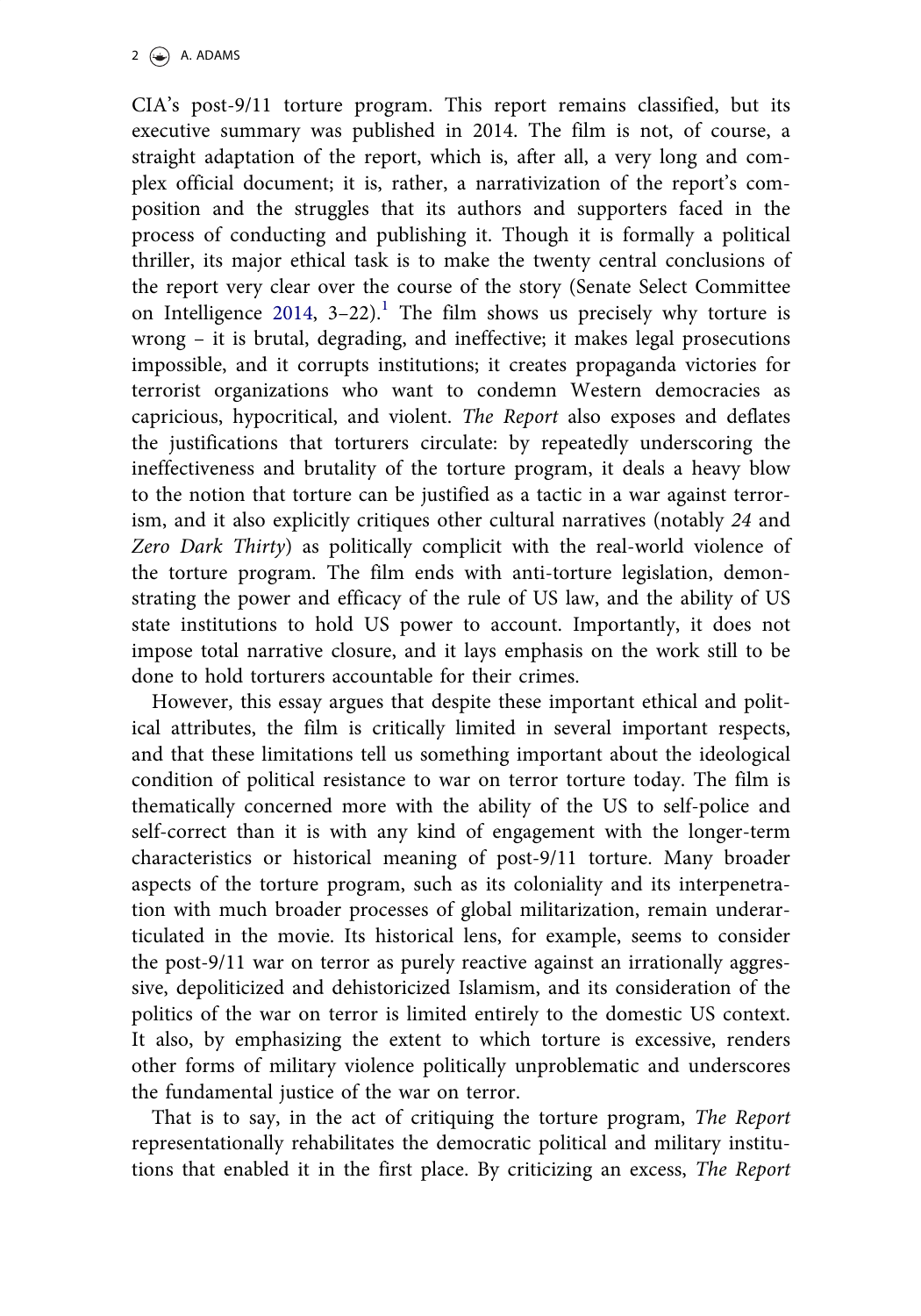<span id="page-2-0"></span>is complicit in justifying and normalizing global forever warfare: as long as the US is able to enforce its hegemony within the scope of human rights norms, the film seems to claim, its global wars will remain justified. There is also the matter of respectability politics: by emphasizing its origins in official government oversight, the film sets up the torture report as the only credible source of objections to the torture program, ignoring or dismissing the many survivor accounts that have been so prominent a feature of the post-9/11 torture debate. There are, in short, a range of limitations on display in The Report that are representative of the broader political and philosophical limitations in a range of anti-torture positions. It is unrealistic to expect any one work of cultural production to single-handedly reorient the longstanding cultural and political debate over torture and counterterrorism, but The Report is interesting because it demonstrates particularly clearly that the society from within which it was produced is unable to clear-sightedly account for the torture program.

This essay proceeds in three phases. First, I consider the cultural and political context of the post-9/11 torture debate that makes The Report's intervention intelligible. Second, I consider the political and representational structure of the rhetorical act of exposure; this second phase of the essay features a short discussion of Foucault's theorization of the act of confession. Finally, the essay closes with some remarks about the production, distribution and circulation of The Report, and how these factors interact with the film's stated ethical task.

### The Report and the Post-9/11 Torture Debate in America

The Report is deliberately positioned as an intervention in the post-9/11 torture debate. This debate has periodically reached the mainstream public consciousness, most notably at flashpoints such as the establishment of the military prison at Guantanamo Bay in 2001, the Abu Ghraib prison scandal in 2004, the declassification of the Senate Torture Report in 2014, and the inflammatory remarks about torture periodically made by Donald Trump from [2015](#page-14-0) onwards. The debate has, however, continued consistently at a lower level from 2001 to the present in a wide range of political, academic, legal, literary, journalistic, filmic, and popular cultural discourses. Fundamentally at stake is the question of whether it can ever be right to disregard human rights norms in the course of military – specifically counterterrorism – operations. As is the case with many moral debates over contentious, sensitive or otherwise polarizing topics (consider abortion, gun control, or drug decriminalization, for instance), many participants in this debate speak from fixed positions, and there is perhaps little chance that the opposing voices will convince one another. That said, many of the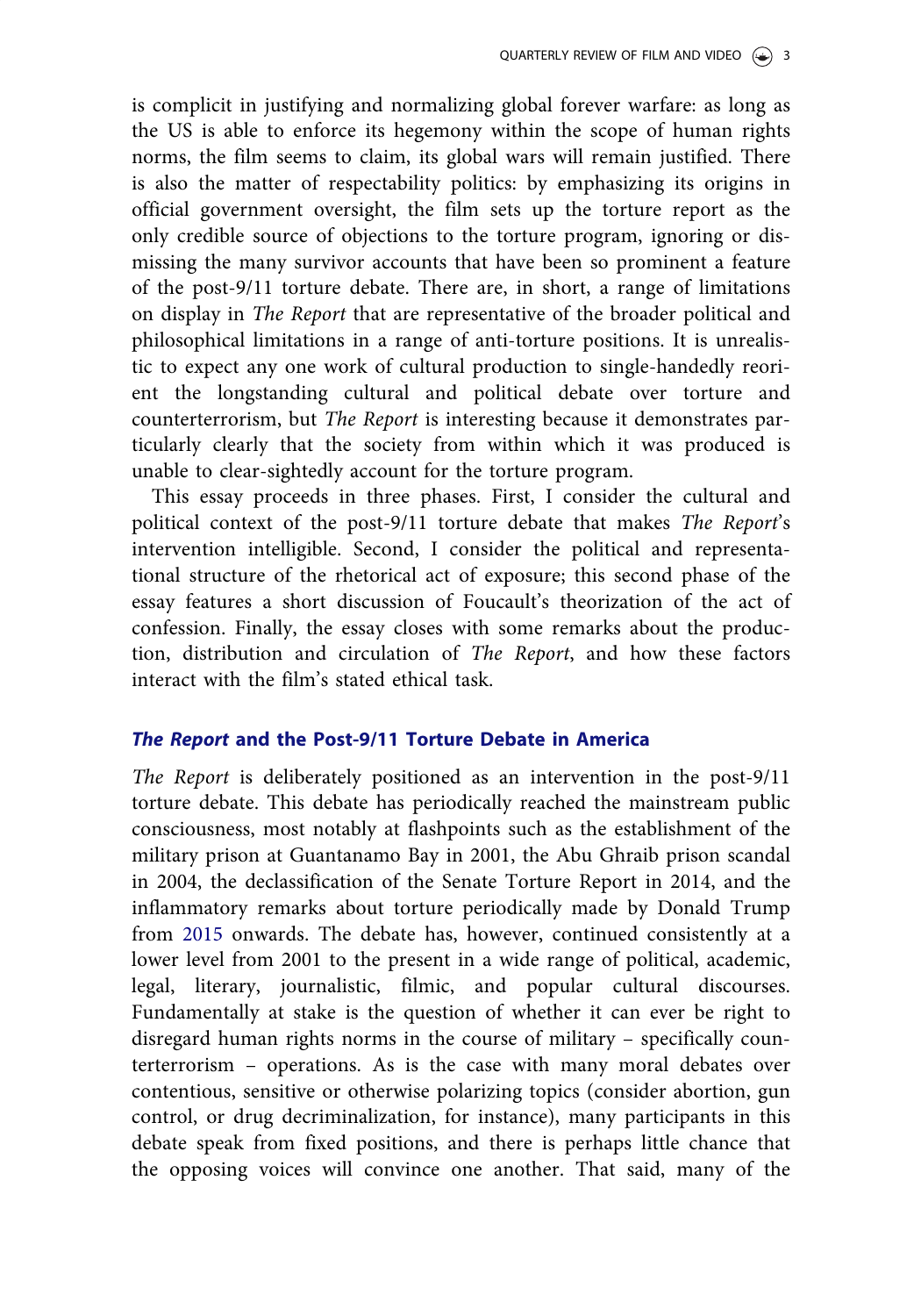<span id="page-3-0"></span>cultural interventions in this debate are explicitly positioned in dialogue with one another, and they are frequently argumentative in structure and persuasive in intent. The torture debate in popular culture is fundamentally pugilistic; cultural productions contest one another, reframing, renegotiating, and reinterpreting the meaning of political violence in the war on terror.

I have already mentioned 24 and Zero Dark Thirty as examples of texts that have articulated positions that are, for want of a better word, 'pro-torture'. Such positions are not unique to these two texts, however, as similar rhetorical machinations can be found in thriller films such as Unthinkable (2011) or Olympus Has Fallen (2013), throughout comic book fiction and its many popular adaptations (think Frank Miller's interpretations of Daredevil and Batman, for instance), and the popular fiction of writers such as James Barrington, Andy McNab, Mike Maden, Jonathan Maberry, Tom Clancy, and legal provocateur Alan Dershowitz.<sup>[2](#page-12-0)</sup> The ticking bomb scenario – the philosophical thought experiment in which torture is posited as a solution to imminent terrorist attacks, which justifies torture and structures 24 – can be traced at least as far back as Andre Malraux's [\[1928\]](#page-13-0) novel The Conquerors and has been a regular fixture of the debate about torture and terrorism since it was popularized by Jean Lartéguy's The Centurions (1960), published in France at the height of the Algerian War of Independence (Lartéguy [\[1960\]](#page-13-0)). In short, the justification of torture as manifested in popular culture is not solely a matter of one or two exceptional texts but should be understood as a dynamic and flexible system of political meaning that is embedded in many heterogeneous forms of mainstream discourse (Adams [2019](#page-12-0)).

Many of these texts show torture as a sound method of obtaining valuable information and preventing terrorist atrocities. The repetitiveness of this position is the point, as it allows this dubious idea to gain the appearance of commonsense rightness (Luban [2008\)](#page-13-0). But the torture debate is more sophisticated and striated than this may suggest. As well as the debate over whether torture is acceptable, there are debates over whether 'enhanced interrogation techniques' such as hooding, exposure to noise, sleep deprivation, close confinement, or waterboarding constitute torture (Beynon [2012](#page-12-0); Del Rosso [2014\)](#page-12-0); there are debates over whether legal protections such as habeas corpus apply to people imprisoned by the US as part of the war on terror (Kaplan [2005\)](#page-13-0); there are debates over whether the US should operate concentration camps. The scandal of the torture debate is that all of these questions are settled by the human rights norms that underpin international law (respectively: they are torture, they do apply, the US should not). Nonetheless, the Bush Administration, and the many political and cultural voices that were in sympathy with their aims, were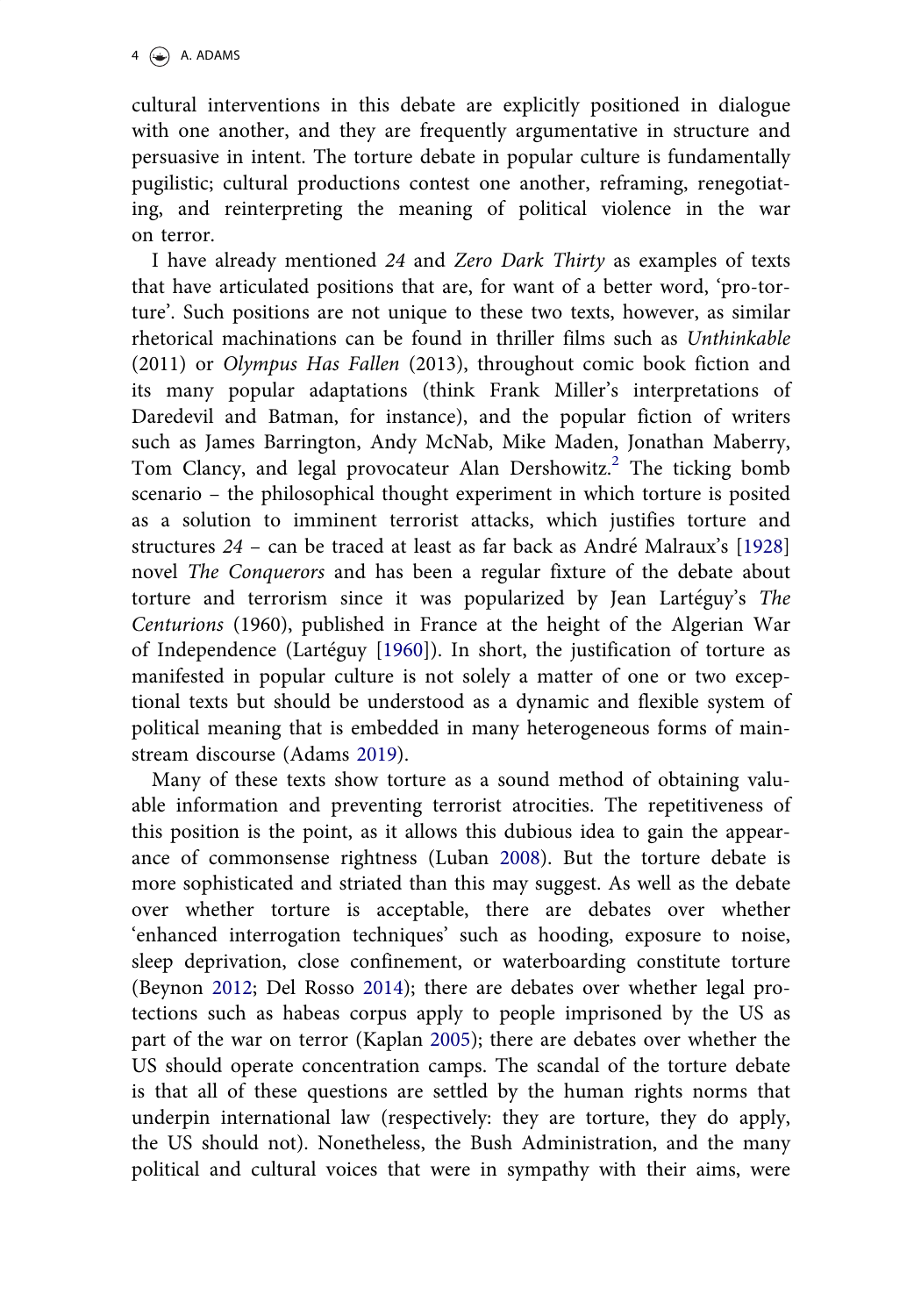<span id="page-4-0"></span>able to open up enough doubt about these things not only to be able to implement an international torture program but to convince many people that it was politically and morally legitimate to do so.

In Tortured Logic ([2020](#page-13-0)), Erin M. Kearns and Joseph K. Young provide experimental evidence that viewing 24 can sway some audience members' opinions in favor of torture (Kearns and Young 2020). Their suggestions for counter-narratives that can challenge the political effects that they identify, however, are rather impoverished. They cite Steven Kleinman and Mark Fallon, intelligence professionals who claim that the production and circulation of narratives showing rapport building as a more effective interrogation strategy than torture might be an effective way to challenge public support for torture (50, 76); their own rather underwhelming conclusion is simply that 'it would be better that [media] not show interrogations at all' (78). Both of these positions are fundamentally philosophically and politically limited by their conflation of torture with interrogation. The reduction of the question of torture to a question of professional best practice is profoundly depoliticizing and misses the point of the moral and historical significance of torture so widely that it is borderline philosophically illiterate. Torture is, more than anything, a question of power, a question of unrestrained sovereignty, and, specifically relating to the US torture program, a question of global lawlessness and impunity. It is tied up with questions of authoritarianism, fascism, and coloniality; with the extension and exercise of power. Any text that seeks to challenge the legitimation of torture should interrogate this narrow association between torture and intelligence work, as it is the key factor that leads torture to be understood not as a political issue or a moral scandal but simply as something that may or may not 'work'.

And indeed, anti-torture interventions in the debate have tended to be more sophisticated than Kearns and Young (and their intelligence work interlocutors) have imagined. Certainly Kearns and Young do not cite any of the many that exist, such as the major works by graphic novelists (Tubiana and Franc [2017](#page-14-0); Mirk [2020](#page-13-0)), novelists (Dieckmann [2008 \[2004\];](#page-13-0) Perera [2009;](#page-13-0) Coetzee [2007;](#page-12-0) Gilvarry [2012](#page-13-0)), playwrights (Slovo and Brittain [2004](#page-14-0); Hare [2004;](#page-13-0) Cowhig [2011](#page-12-0); Thompson [2010\)](#page-14-0), documentarians (Gibney 2007; Morris 2008), narrative filmmakers (Threapleton 2008; Winterbottom and Whitecross 2006; Hood 2007; Toolis 2013; Sattler 2014; Macdonald 2021) and memoirists including survivors and guards (Begg [2006;](#page-12-0) Errachidi [2013](#page-13-0); Slahi [2015;](#page-14-0) Hickman [2015](#page-13-0)). These texts attempt a range of tasks, but their main goals tend to be those of exposing and explaining the many aspects of the torture regime, rehumanizing prisoners, and challenging the justifications for torture that are so repetitively articulated in mainstream popular culture; these texts intervene in questions not only of whether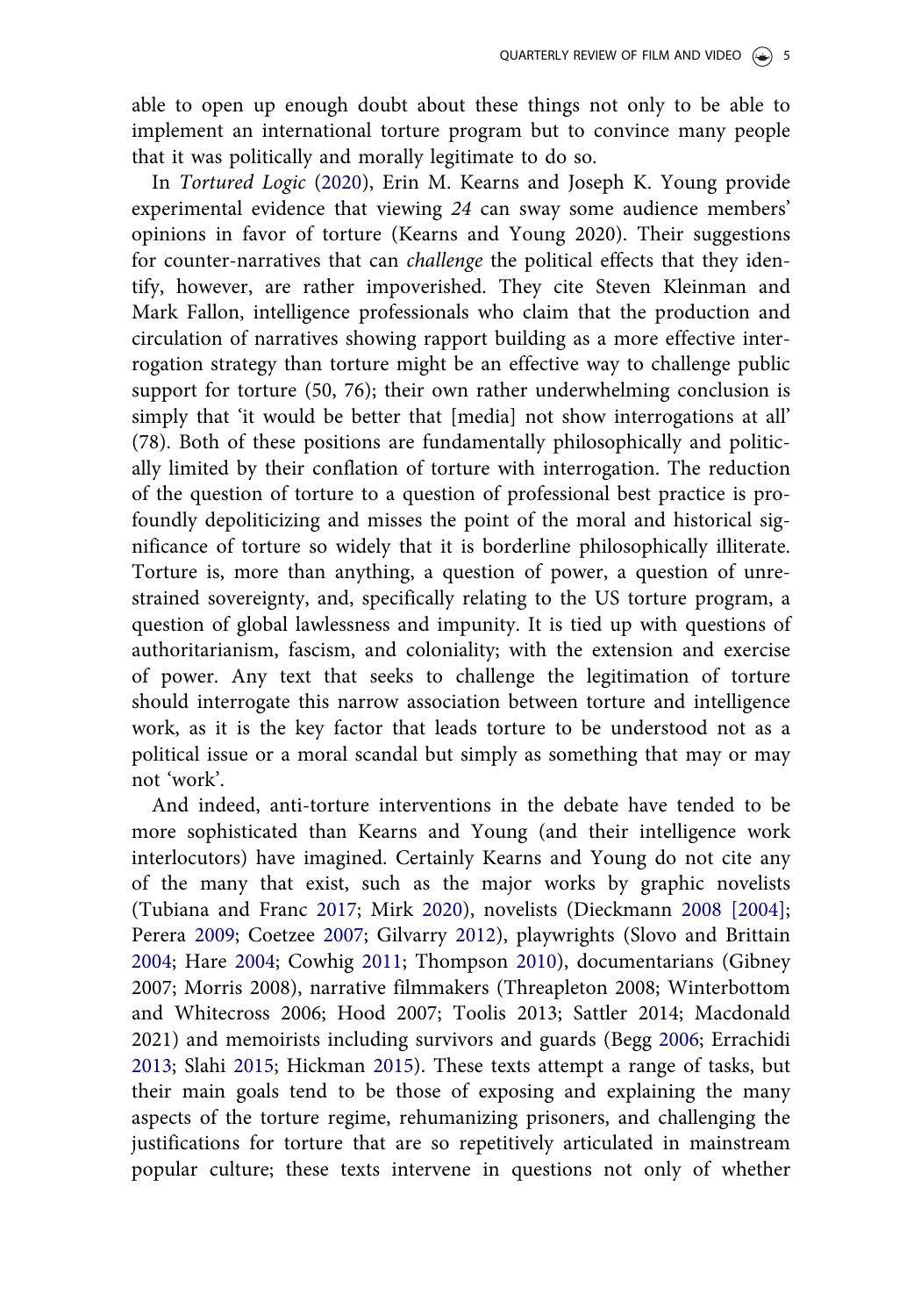<span id="page-5-0"></span>torture is right but also insist that EITs are torture, that concentrationary imprisonment is wrong, and that the prisoners in the war on terror camps are in fact human beings entitled to human rights and legal protections. Their critical task, then, is multifaceted and complex, but, importantly, it is also made more demanding by the hegemonic weight, rhetorical directness, and popular appeal of the pro-torture positions that they challenge. Critique of torture, here, is not simply the condemnation of torture, but the explicit refutation of a system of hegemonic discourse about torture made all the harder by the fact that such critique is explicitly framed as a task, as a disruptive or activist intervention, rather than simply the rearticulation or confirmation of existing dominant positions. In Minima Moralia (2020 [1951]: 156), Theodor Adorno writes that 'the aporia of responsible work benefits the irresponsible.' The difficulty of articulating ethically coherent positions ('responsible work') in an accessible, attractive, and digestible way is part of the reason that justifications for torture ('irresponsible work') can remain hegemonic (Adorno [[1951](#page-12-0)] 2020).

The Report engages in some of these critical tasks effectively. Importantly, it is positioned as an antidote to cultural representations that glorify torture as an effective counterterrorism measure. For example, it explicitly and with great precision refutes the narrative of Zero Dark Thirty. Bigelow's movie was widely criticized for dramatizing the CIA's claim that torture played a significant role in providing the intelligence that led to the raid on Osama Bin Laden's compound in Abbottabad (Carruthers [2013;](#page-12-0) Hasian [2014](#page-13-0); Adams [2016\)](#page-12-0). In The Report, Jones directly debunks this, with the aid of hand-drawn charts, by pointing out that the CIA had already acquired the information that led to this raid through surveillance, and that torture was not a useful part of the intelligence process. Zero Dark Thirty is explicitly critiqued as a central part of the CIA PR strategy which aimed to 'connect the bin Laden raid to intel obtained via EITs' and in the process to launder the reputation of the torture program by demonstrating (falsely, yet compellingly) that the torture program led directly to a tangible military victory.

Elsewhere in the movie, Jones excoriates 24 as follows:

CYRUS CLIFFORD: You know Dan, a lot of people in this country felt the CIA was justified in doing whatever they had to do to keep us safe. I have friends who lost people that day [9/11].

DANIEL JONES: And a lot of people watch 24 on Thursday nights and hear Jack Bauer say "I don't want to bypass the constitution, but these are extraordinary circumstances," just before, you know, he sticks a knife in them and makes them give up a plot. It doesn't work that way.

Now, of course, this criticism of 24 is righteous and echoes the many, many criticisms of 24 that have been published in the twenty years since it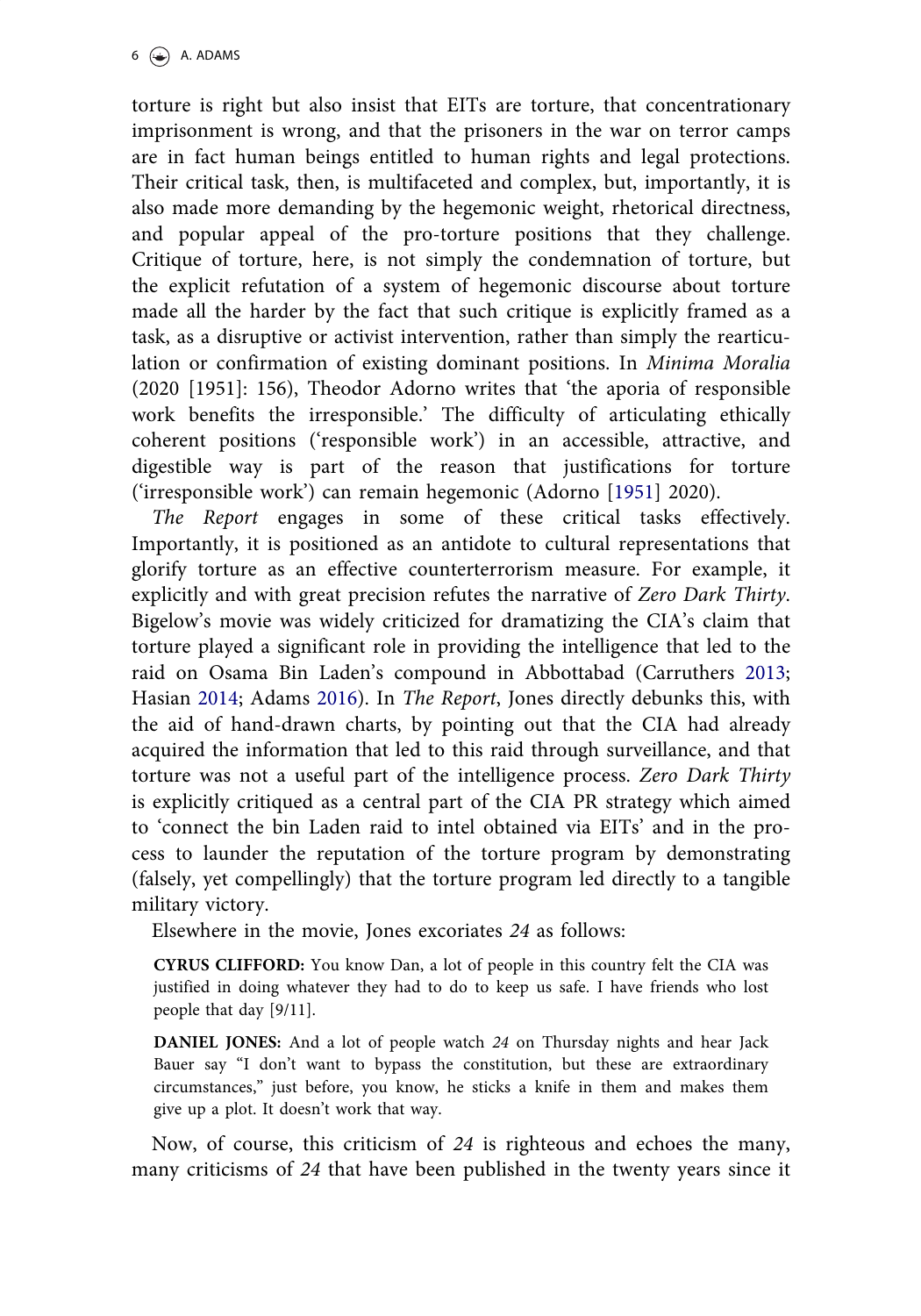<span id="page-6-0"></span>first came to our screens (Van Veeren [2009](#page-14-0); Mayer [2007](#page-13-0)). But to exceptionalize 24 in this manner fails to account for the extent to which its central justificatory conceit, the ticking bomb scenario, is embedded in a much wider range of cultural and political discourse. As we have seen, 24 is emblematic of a strain of both liberal and conservative political culture in the US and Europe (in particular the former imperial powers such as France and the UK), a tendency within hegemonic forms of literary, filmic, and televisual representation in which torture is positioned as politically legitimate and militarily effective. Of course, we should not expect Daniel Jones to be a literary historian at the same time as he is a senate intelligence committee research specialist, but some acknowledgment that the ticking bomb scenario did not organically spring out of the ground from nowhere in the months after 9/11 – and that it has been a fixture of US popular culture since at least Dirty Harry (1971), if not long before, and was prevalent throughout pre-9/11 cop shows like NYPD Blue – could provide valuable context.

The political and contextual horizons of the film are also cause for concern. Like Kearns and Young, it represents torture as fundamentally a question of counterinsurgency best practice and not as a question of political power, imperialism, or sovereignty. Its historical scope is limited entirely to the post-9/11 period, offering no reflections at all on the reasons why the US is involved in the war on terror apart from a numbingly narrow view that it is reactive against the terrorist forces who, for no apparent reason, initiated a war against the US by demolishing the World Trade Center on one sunny morning in September. This understanding of the origins of the war on terror is perhaps where we can see most clearly the absence of any political recognition of the US' historical role as an imperial power. 9/11 is only a singular, inexplicable moment if there is no understanding of its geopolitical context and the political circumstances and motivations of its perpetrators. The film's framing is more concerned with the practical legitimacy of intelligence warfare in the course of otherwise morally unproblematic counterterrorism warfare than it is with the suffering and degradation of hundreds of individuals or with a recognition of the longerterm politics of the war on terror. If only the CIA had not committed torture, the profoundly destabilizing invasions of Iraq and Afghanistan would, presumably, be entirely legitimate. Senator Feinstein, for instance, voices her support for drone strikes in the movie; targeted assassinations in violation of international law are of no account, but torture is uniquely reputationally important. By highlighting torture as a particularly grotesque excess of US power, The Report attempts to show that the torture program represents a discrete, now-closed chapter in US history that came from nowhere and for which the US has been – symbolically at least – held to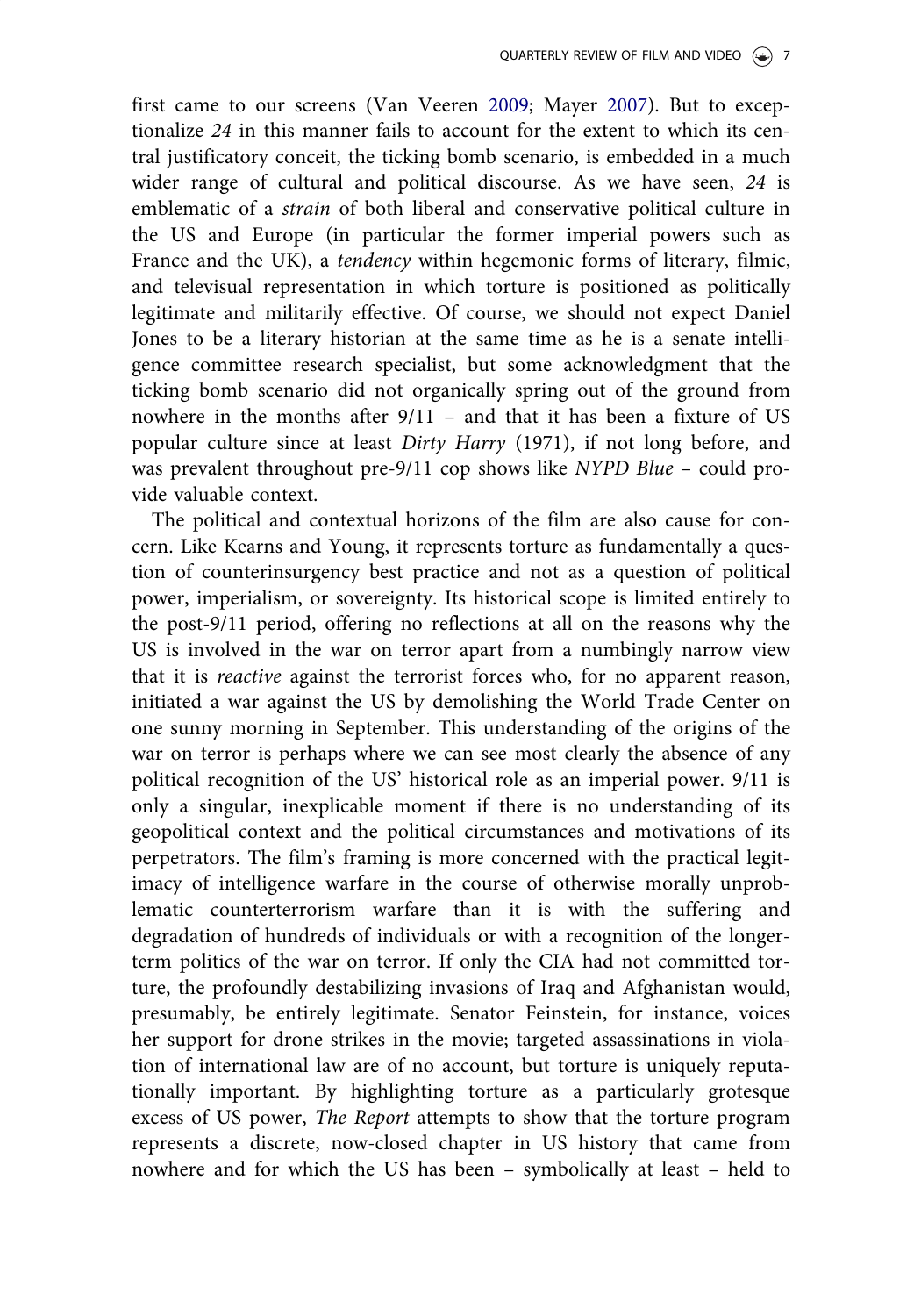<span id="page-7-0"></span>account. In the process, this normalizes other acts of US imperialism that the film silently passes over; by criticizing an excess, the film is complicit in justifying global forever warfare.

### Atrocity, Exposure, and the Task of Critique

The film's central gesture is that of exposure. It is perhaps best understood, after all, as an element of the promotional campaign to publicize the findings of the SSCI report. Exposure and truth-telling is a foundational aspect of contemporary models of human rights investigation and transitional and restorative justice, as it allows for (but by no means guarantees) the establishment of a shared narrative that can provide a starting point for justice or reconciliation (Seyfarth [2017:](#page-13-0) 104). Cultural production very often has a role to play in this process of political narrative-making.

In her piece on denunciation and reflective spectatorship, Mihaela Mihai ([2014](#page-13-0), 445) writes that cultural production – her example is theatrical dramaturgy – can stage denunciations of 'complex injustices, that is, injustices that involve, beyond the direct perpetrators, many who allowed or even condoned the abuses in the past and who now benefit from turning a blind eye'. That is, texts which expose and dramatize systemic injustices are politically effective because, 'in re-politicizing previously neutralized areas of social life, legitimate acts of condemnation can play a crucial critical role: they can raise awareness and fuel important public debates over how pervasive injustices reproduce unimpeded'. Dramatic, filmic, or literary texts are often used to reveal the complex interpenetrations of the past and the present, and the uncomfortable realities of contemporary populations' complicity in historic injustice. Likewise, exposures and critiques of Guantanamo and the post-9/11 torture program of which it is only the most visible part are, of course, of tremendous political value. By providing counternarratives, exposures of torture violence have the potential to trouble the hegemonic certainty of dominant narratives and to hold those in power to account (Lesage [2009\)](#page-13-0).

However, this is rarely a straightforward matter. Often, in cultural texts that are critical of torture, there is an assumption that revealing atrocities or injustices is in itself a radically contestatory, politically valuable, even heroic act that allows moral outrage to assume a politically regulative function. The veil is lifted, secrecy is punctured, criminals are caught red-handed and incontrovertibly condemned through the cleansing power of sheer visibility; such moments of dramatic revelation, in which light is shone on secluded, evil practices and truth is spoken to power, rely on the naïve notion that exposure automatically leads to horror, which automatically leads to action, leading finally to justice. This model of exposure narrative is central to classic political thrillers such as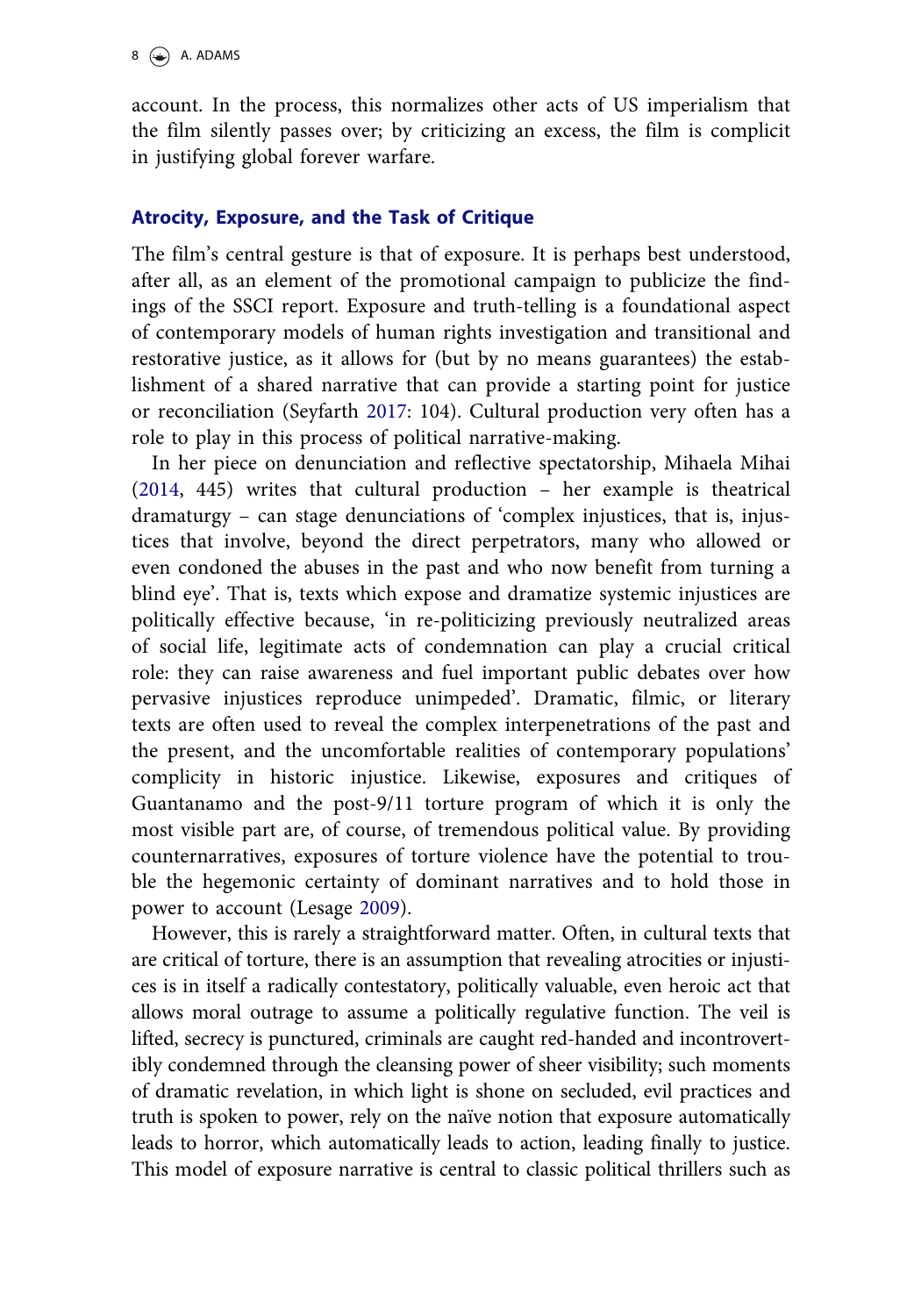<span id="page-8-0"></span>All the President's Men (1976) and Serpico (1973), and, more latterly, war on terror thrillers such as Rendition (2007), which powerfully dramatize the radical exposures of corruption and atrocity by persecuted yet ultimately vindicated moral agents.

Such a model of whistleblowing and exposure is reassuring because in it the systems of accountability built into liberal democratic societies are presupposed to be able to politically contain and neutralize both the excesses of its own institutions and, sometimes, the crimes committed elsewhere by enemy states. 'Exposing these moments of ethical failure, in which the relationship between the martial and the ethical appears to break down,' writes Jamie Johnson [\(2017](#page-13-0), 704), 'wartime scandals seem to present us with uncomfortable truths about the conduct and legitimacy of military force'. Renowned investigative journalist Jane Mayer, for instance, describes the SSCI report as 'one of the most extraordinary self-examinations ever undertaken by the US government', and 'a model of government accountability'. She also notes that 'the more who learn the truth, the better off the country will be because there is no better safeguard against the revival of torture than a well-informed public' (2017: vii, viii, ix). Perhaps journalists, even those as formidable as Mayer, need to believe this. However, as Johnson proceeds to argue, scandals in themselves are complex rhetorical phenomena in which flexible moral parameters are drawn and redrawn (Johnson [2017](#page-13-0)). That is, scandal is integral to the rhetorical and political structure of modern war. The gesture which marks some violent acts as excessive also marks others as acceptable.

### Confession

In Evil Men (2013), James Dawes raises important questions about the rhetorical strategy of exposure.

Human rights workers who use "exposure" as an intervention technique face difficult questions about its effectiveness. What is the point of seeing if we cannot act on what we see? What if seeing promotes "story fatigue" rather than action? More troubling, they also face questions about whether exposure-as-intervention might be a service to perpetrators. (Dawes [2013, 12](#page-12-0))

The problem is not, for Dawes, whether to expose human rights abuses, as he accepts that it is a duty of sorts, both valuable and necessary for the difficult work of investigating, understanding, and policing human rights abuses. The question that his book addresses so astutely is how to expose them ethically, how to make them comprehensible without making the violence either too repellent or too glamourous, without making perpetrators either demonic or sympathetic, without insulting or dehumanizing the victims. This is not the place to resolve such aporias, but it is worth stressing,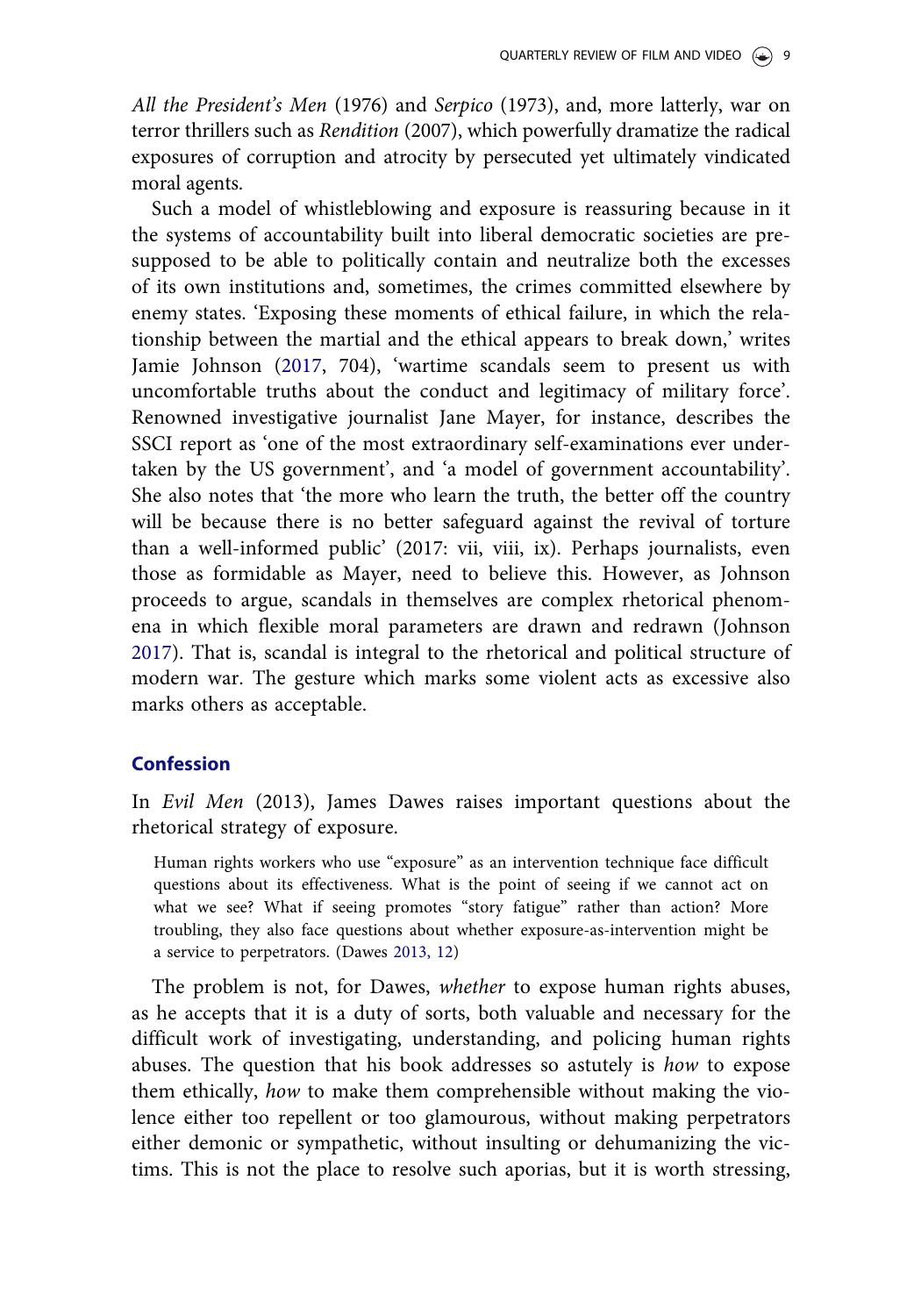<span id="page-9-0"></span>with Dawes, that the *manner* of exposure can be almost as fraught a matter as the content of the exposure.

The Report is articulated from a very particular position of enunciation, and it is worth considering how this position of enunciation determines the extent of the critique that the film is able to engage in. To recap the story: the US Senate heroically investigates, reports on, and condemns a specific category of activities conducted by a group of individuals within the CIA. Further, the meaning of this act is made clear toward the end of the film, when Senator Dianne Feinstein insists that the US should prove its moral character by not only conducting the SSCI investigation but by publishing it too. Though the full report remains classified, the film adaptation is clearly a component part of the attempt to discharge this ethical duty. That is, the film is part of a self-regulatory process in which the US system of democratic checks and balances visibly enables the US to police itself. In the course of this process, the US refuses to be judged from the outside, by any international institution, or on any other terms but its own.

In the first volume of The History of Sexuality ([1978 \[1976\]](#page-13-0), 61–62), Michel Foucault theorizes the Christian practice of spiritual confession. In particular, he conceptualizes the confession as forming part of a dialogue in which the confessing subject accounts for oneself and one's sins in order to be forgiven them. 'The confession is a ritual of discourse in which the speaking subject is also the subject of the statement; it is also a ritual that unfolds within a power relationship, for one does not confess without the presence (or virtual presence) of a partner who is not simply the interlocutor but the authority who requires the confession, prescribes and appreciates it, and intervenes in order to judge, punish, forgive, console, and reconcile'. The act of confession 'exonerates, redeems, and purifies him; it unburdens him of his wrongs, liberates him, and promises him salvation.' Confessing one's sins, then, is a moral act, requiring courage and the sincere willingness to be judged, perhaps condemned; it is also, however, the first act in a sequence of gestures that proceeds teleologically toward forgetting. By virtue of confessing, one begins the procedure of the erasure or expunging of one's sins. Self-policing is a form of confession which rehabilitates the offender: by accusing oneself, the confessor exonerates oneself.

The Report is a damning and thorough indictment of a certain set of practices conducted by one government agency. But it simultaneously is an exercise and vindication of the American system of internal accountability. Its gesture of exposure, the way that it makes a spectacle of accountability, is double: it exposes the sin of the torture regime, but it also exposes the virtue and conscience at work in the system that brings the sin to an end and foregrounds its repentance. For Foucault, the Christian institution of confession performed a regulatory function that enabled a certain modern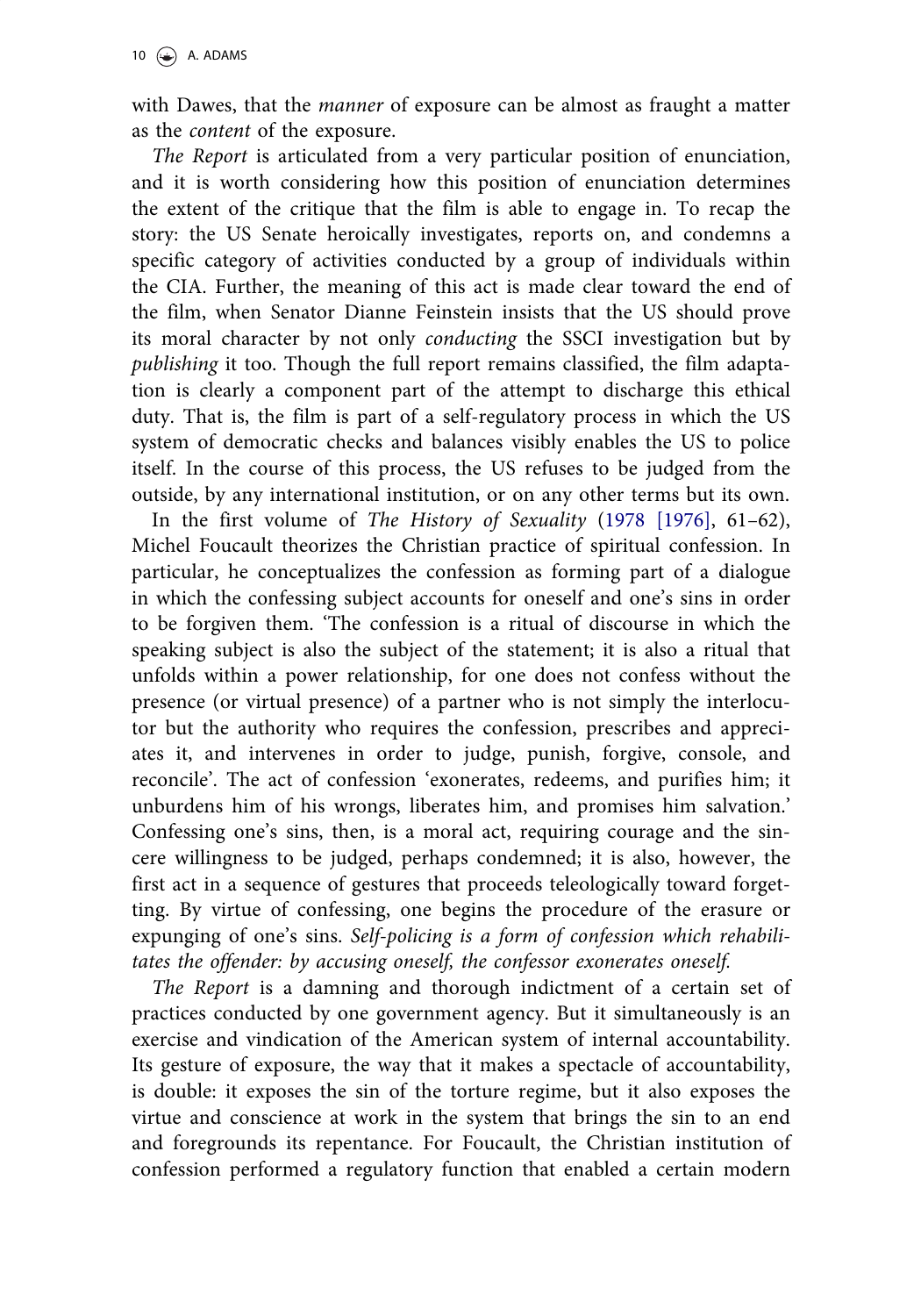<span id="page-10-0"></span>self-reflexive subjectivity to be brought into being, a mode of subjectivity which prioritized the extensive scrutiny, knowledge, and ultimately *produc*tion of the self (Bernauer [2005;](#page-12-0) Lynch [2009](#page-13-0)). In confessing, one creates a knowledge of the self which includes knowledge of one's sins, virtues, weaknesses, fortitude, and so on; likewise, the confessional mode of exposure undertaken by the producers of The Report produces an image of the US which, in the process of acknowledging sin (i.e., torture) in fact foregrounds the virtue of mastery over this sin (i.e. accountability).

Confession as a form of speech act always exists in relation to the accusation. As we have seen with regard to Jones' foregrounded correction of the narratives circulated in Zero Dark Thirty and 24, The Report is fully invested in communicating the fact-based, independently verified, and thoroughly documented historical truth about the torture program. In other words, the film is about accurate messaging. In the Senate's anxiety to communicate a faithful version of events, we can see an anxiety to control the narrative about torture. But this anxiety to produce a definitive, exclusive account of the torture program does not concern only the correction of CIA misinformation: it also explicitly criticizes the role played in the torture debate by unofficial disclosures and whistleblowing. Feinstein calls Edward Snowden a traitor, for instance, and there is a subplot in which Jones considers, but ultimately rejects as unethical and unprofessional, leaking the report to the New York Times. The prioritization of in-house institutional reform further demonizes and delegitimizes figures such as Snowden and Chelsea Manning, who leaked confidential data related to the war on terror, or even figures such as Daphne Caruana Galizia, the Maltese journalist assassinated for her role in the exposure of the Panama Papers. By defanging accusations such as these through the foregrounded act of confession, The Report seeks to provide the only definitive account of the torture program. There is no consideration of the perspective of the prisoners, victims, and survivors of the torture program, many of whom have published memoirs, or of the many human rights organizations who have investigated and exposed the torture regime. The Report's confessional exposure of the torture program is a way of establishing the official narrative, neutralizing the accusatory criticisms of external voices, and setting the boundaries of permissible critique.

### World, Text, Critique

No materialist account of culture can avoid the politics of production and distribution. In his essay on Michael Winterbottom's docu-drama The Road to Guantanamo (2006), Bruce Bennett [\(2008](#page-12-0)) writes that the film's task – that of raising awareness of torture and encouraging politically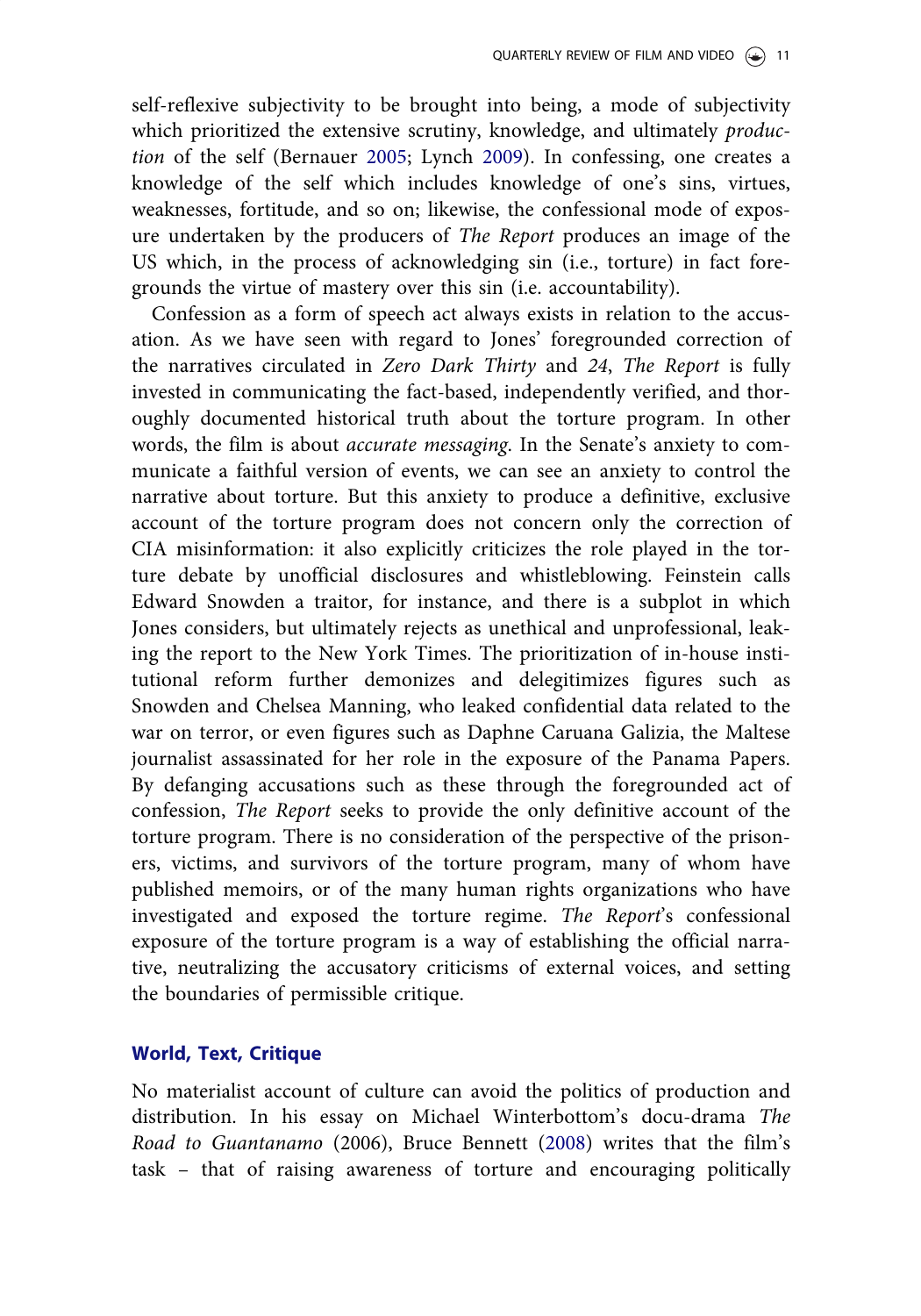<span id="page-11-0"></span>engaged activism in its viewers – is facilitated by the filmmakers' novel distribution strategy, in which it was released simultaneously in cinemas, on broadcast TV, on DVD, and for online streaming. If a low-budget docudrama was to hope to have anything like as much of a political impact as the hegemonic cultural productions that articulate pro-torture narratives, then it would need to have as high a profile as possible and to be as accessible to as wide an audience as possible. This maximalist distribution strategy, designed to amplify the film's reach as much as possible, was an extension of the filmmakers' activist ethical project.

The Report, likewise, is supported by a multi-pronged multimedia franchise: in addition to a new mass-market paperback edition of the 500-page declassified executive summary of the SSCI report, the movie is supplemented by an explanatory promotional podcast and a graphic novel adapta-tion (Jacobson and Colón [2017\)](#page-13-0).<sup>[3](#page-12-0)</sup> However, the film itself, after its limited theatrical run, is not available on DVD or Blu-Ray and can only be legally accessed digitally, through a subscription to the digital content ecosystem Amazon Prime (Tiwary [2020](#page-14-0)). Like many such digital platforms, its subscription model makes digital content available in return for monopoly rents (Langley and Leyshon [2017\)](#page-13-0). Part of Prime's consumer appeal is its colossal portfolio of exclusive content, which of course makes sense in commercial terms; but as part of an activist strategy, the exclusivity of paywalled platform capitalism can only register as a contradiction.

## **Conclusion**

Let me be clear: The Report is an important piece of cultural production that attempts an important ethical task with a reasonable degree of success. 'Truth-telling is an area where the perfect should not be the enemy of the good,' writes Lucia H Seyfarth [\(2017](#page-13-0), 134), quite reasonably, in her analysis of the SSCI report; 'the report's release was important and its achievements should not be downplayed'. The movie, too, represents an important intervention in the popular cultural torture debate that should not be dismissed out of hand, as it represents a meaningful and accessible corrective to the many aesthetic and narrative justifications for torture, such as 24 or Zero Dark Thirty, which circulate in popular culture with extraordinary frequency. It is, however, also a clear example of a process or pattern that we see throughout hegemonic popular culture in which limited critique acts to forestall more substantial forms of political criticism. It is exemplary of a rather narrow and depoliticized viewpoint from which to critique torture, in which torture is condemned because it is operationally ineffective, because it breaks legal norms, and because it lays the perpetrator open to reputational damage. Fundamental political questions about the relation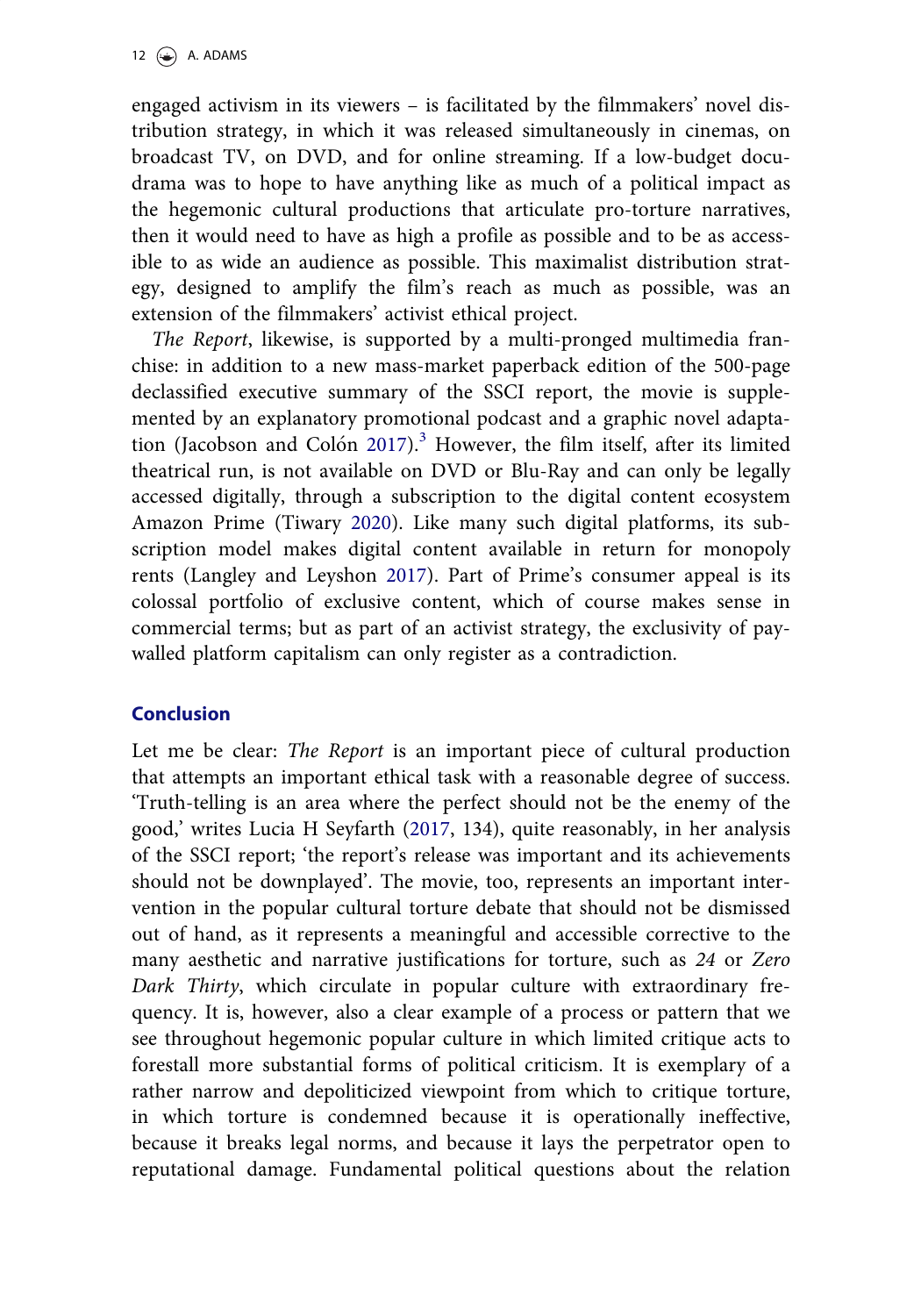<span id="page-12-0"></span>between torture, power, and imperialism, so important for an understanding of the nature and historical meaning of war on terror torture, are subordinated to the spectacle of procedural accountability.

#### Notes

- [1.](#page-1-0) The findings and conclusions of the report state, in short, that the torture program was brutal and operationally ineffective, that the CIA lied about this repeatedly (including to Congress, the White House, and the public), that the CIA continually resisted both democratic oversight and external and internal accountability procedures, and that the torture program damaged the USA's standing in the international community.
- [2.](#page-3-0) Dershowitz is known for his drastically right-wing legal scholarship, which defends (among other things) torture, Israeli settler colonialism, and the presidency of Donald Trump. He has also published three novels: The Advocate's Devil (1995), Just Revenge (1999), and The Trials of Zion (2010). The Trials of Zion features a 'ticking bomb torture' scene in its closing movement.
- [3.](#page-11-0) The podcast can be accessed at [https://www.topic.com/the-report-podcast.](https://www.topic.com/the-report-podcast)

### Acknowledgments

I would like to thank Bob Brecher and Mani Sharpe for their perceptive and generous notes on prior drafts of this essay.

#### Works Cited

- Adams, Alex. [2016](#page-5-0). Political Torture in Popular Culture: The Role of Representations in the Post-9/11 Torture Debate. New York & London: Routledge.
- Adams, Alex. [2019](#page-3-0). How to Justify Torture: Inside the Ticking Bomb Scenario. London: Repeater.
- Adorno, Theodor. [\[1951\]](#page-5-0) 2020. Minima Moralia: Reflections from Damaged Life. Translated by EFN Jephcott. London: Verso.
- Begg, Moazzam. [2006](#page-4-0). Enemy Combatant: The Terrifying True Story of a Briton in Guantanamo. London: Pocket Books.
- Bennett, Bruce. [2008.](#page-10-0) "Cinematic Perspectives on the 'War on Terror': The Road to Guantanamo (2006) and Activist Cinema." New Cinemas: Journal of Contemporary Film 6 (2): 111–126. doi[:10.1386/ncin.6.2.111\\_1](https://doi.org/10.1386/ncin.6.2.111_1)
- Bernauer, James. [2005.](#page-10-0) "Confessions of the Soul: Foucault and Theological Culture." Philosophy & Social Criticism 31 (5–6): 557–572. doi:[10.1177/0191453705055489](https://doi.org/10.1177/0191453705055489)
- Beynon, Jonathan. [2012.](#page-3-0) "'Not Waving, Drowning'. Asphyxia and Torture: The Myth of Simulated Drowning and Other Forms of Torture." Torture 22 (Supplementum 1): 25–29. <https://europepmc.org/article/med/22948400>
- Carruthers, Susan L. [2013.](#page-5-0) "Zero Dark Thirty." New York City: CINEASTE (Spring), 50–52. [https://www.jstor.org/stable/43500825.](https://www.jstor.org/stable/43500825)

Coetzee, J. M. [2007](#page-4-0). Diary of a Bad Year. London: Vintage.

Cowhig, Frances Ya-Chu. [2011](#page-4-0). Lidless. London: Methuen Drama.

Dawes, James. [2013.](#page-8-0) Evil Men. Cambridge: Harvard University Press.

Del Rosso, Jared. [2014.](#page-3-0) "The Toxicity of Torture: The Cultural Structure of US Political Discourse of Waterboarding." Social Forces 93 (1): 383–404. doi:[10.1093/sf/sou060](https://doi.org/10.1093/sf/sou060)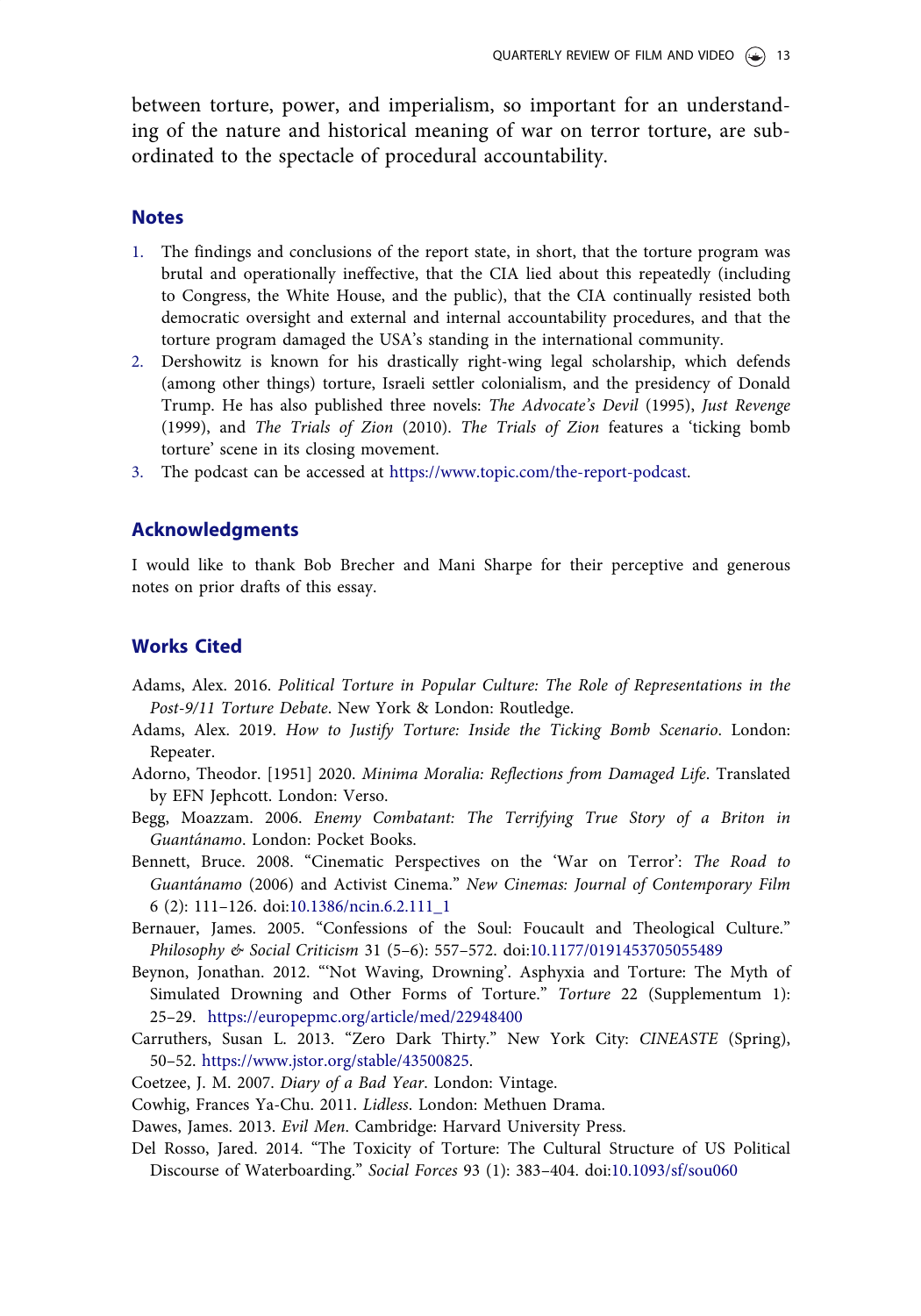- <span id="page-13-0"></span>Dieckmann, Dorothea. [2004] [2008](#page-4-0). Guantanamo: A Novel. Translated by Tim Mohr. London: Duckworth Overlook.
- Errachidi, Ahmed. [2013.](#page-4-0) The General: The Ordinary Man Who Challenged Guantánamo. London: Vintage.
- Foucault, Michel. [\[1976\] 1978](#page-9-0). The History of Sexuality, Vol 1: The Will to Knowledge. Translated by Robert Hurley. London: Penguin.

Gilvarry, Alex. [2012](#page-4-0). From the Memoirs of a Non-Enemy Combatant. London: Penguin.

Hare, David. [2004](#page-4-0). Stuff Happens. London: Faber and Faber.

- Hasian, Marouf A. Jr, [2014](#page-5-0). "Military Orientalism at the Cineplex: A Postcolonial Reading of Zero Dark Thirty." Critical Studies in Media Communication 31 (5): 464–478. doi[:10.](https://doi.org/10.1080/15295036.2014.906745) [1080/15295036.2014.906745](https://doi.org/10.1080/15295036.2014.906745)
- Hickman, Joseph. [2015.](#page-4-0) Murder at Camp Delta: A Staff Sergeant's Pursuit of the Truth about Guantanamo Bay. London: Simon & Schuster.
- Jacobson, Sid, and Ernie Colón. [2017](#page-11-0). The Torture Report: A Graphic Adaptation. New York: Nation Books.
- Johnson, Jamie M. [2017](#page-8-0). "Beyond a Politics of Recrimination: Scandal, Ethics and the Rehabilitation of Violence." European Journal of International Relations 23 (3): 703–726. doi:[10.1177/1354066116669569](https://doi.org/10.1177/1354066116669569)
- Kaplan, Amy. [2005.](#page-3-0) "Where is Guantánamo?" American Quarterly 57 (3): 831-858. [https://](https://www.jstor.org/stable/40068318) [www.jstor.org/stable/40068318](https://www.jstor.org/stable/40068318). doi[:10.1353/aq.2005.0048](https://doi.org/10.1353/aq.2005.0048)
- Kearns, Erin, M., and Joseph K. Young. [2020](#page-4-0). Tortured Logic: Why Some Americans Support the Use of Torture in Counterterrorism. New York: Columbia University Press.
- Langley, Paul, and Andrew Leyshon. [2017](#page-11-0). "Platform Capitalism: The Intermediation and Capitalization of Digital Economic Circulation." Finance and Society 3 (1): 11–31. doi[:10.](https://doi.org/10.2218/finsoc.v3i1.1936) [2218/finsoc.v3i1.1936](https://doi.org/10.2218/finsoc.v3i1.1936)
- Lartéguy, Jean. [\[1960](#page-3-0)] [2015.](#page-3-0) The Centurions. Translated by Xan Fielding. London: Penguin.
- Lesage, Julia. [2009](#page-7-0). "Torture Documentaries." Jump Cut, 51. [https://www.ejumpcut.org/](https://www.ejumpcut.org/archive/jc51.2009/TortureDocumentaries/text.html) [archive/jc51.2009/TortureDocumentaries/text.html](https://www.ejumpcut.org/archive/jc51.2009/TortureDocumentaries/text.html)
- Luban, David. [2008.](#page-3-0) "Unthinking the Ticking Bomb." Georgetown Law Working Papers. <http://ssrn.com/abstract=1154202>
- Lynch, Thomas. [2009.](#page-10-0) "Confessions of the Self: Foucault and Augustine." Telos 146: 124–139. doi: [10.3817/0309146124.](https://doi.org/10.3817/0309146124)
- Malraux, André. [\[1928](#page-3-0)] [1983.](#page-3-0) The Conquerors. Uncredited translator. London and New York: Journeyman Press.
- Mayer, Jane. [2007.](#page-6-0) "Whatever it Takes: The Politics of the Man Behind 24." The New Yorker. <https://www.newyorker.com/magazine/2007/02/19/whatever-it-takes>
- Mayer, Jane. 2017. "Introduction." In The Torture Report: A Graphic Adaptation, edited by Sid Jacobson and Ernie Colón, vii-vix. New York: Nation Books.
- Mihai, Mihaela. [2014.](#page-7-0) "Denouncing Historical 'Misfortunes': From Passive Injustice to Reflective Spectatorship." Political Theory 42 (4): 443–467. [https://www.jstor.org/stable/](https://www.jstor.org/stable/24571492) [24571492](https://www.jstor.org/stable/24571492). doi[:10.1177/0090591714544706](https://doi.org/10.1177/0090591714544706)
- Mirk, Sarah, ed. [2020.](#page-4-0) Guantanamo Voices: True Accounts from the World's Most Infamous Prison. New York: Abrams ComicArts.
- Perera, Anna. [2009.](#page-4-0) Guantanamo Boy. London: Puffin.
- Senate Select Committee on Intelligence. [2014.](#page-1-0) Senate Select Committee on Intelligence Report on Torture: Executive Summary of the Committee Study of the Central Intelligence Agency's Detention and Interrogation Program. New York: Melville House Publishing.
- Seyfarth, Lucia H. [2017.](#page-7-0) "Facing an Ugly Truth: The Senate's Report on CIA Torture as Truth-Telling." Oregon Review of International Law 18 (2): 99–134.